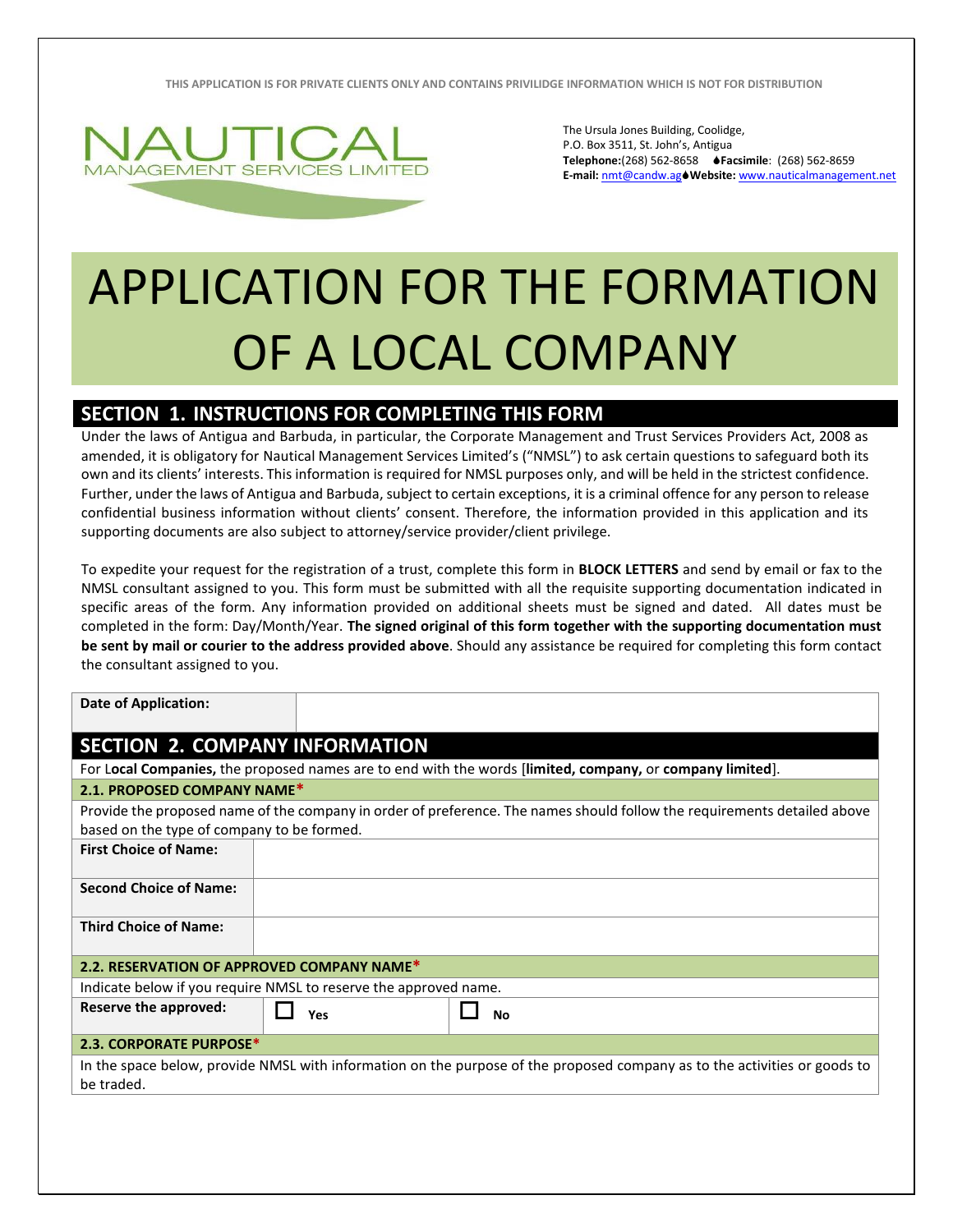| 2.4. ARTICLES OF INCORPORATION/MEMORANDUM & ARTICLES OF ASSOCIATION                                                                                                                                                                                       |                      |    |                                     |                 |                          |  | Amendments Attached             |
|-----------------------------------------------------------------------------------------------------------------------------------------------------------------------------------------------------------------------------------------------------------|----------------------|----|-------------------------------------|-----------------|--------------------------|--|---------------------------------|
| A standard template is used to prepare the company's Memorandum and Articles of Association (By-Laws). Additions or                                                                                                                                       |                      |    |                                     |                 |                          |  |                                 |
| changes to this template must be provided below or attached.                                                                                                                                                                                              |                      |    |                                     |                 |                          |  |                                 |
|                                                                                                                                                                                                                                                           |                      |    |                                     |                 |                          |  |                                 |
|                                                                                                                                                                                                                                                           |                      |    |                                     |                 |                          |  |                                 |
|                                                                                                                                                                                                                                                           |                      |    |                                     |                 |                          |  |                                 |
| 2.5. OPERATING ADDRESS*                                                                                                                                                                                                                                   |                      |    |                                     |                 |                          |  |                                 |
| State the address where the company will be operating. The address must include Street, City, State Postal Code and Country.                                                                                                                              |                      |    |                                     |                 |                          |  |                                 |
| <b>Operating Address:</b>                                                                                                                                                                                                                                 |                      |    |                                     |                 |                          |  |                                 |
|                                                                                                                                                                                                                                                           |                      |    |                                     |                 |                          |  |                                 |
|                                                                                                                                                                                                                                                           |                      |    |                                     |                 |                          |  |                                 |
| SECTION 3. SHAREHOLDERS', DIRECTORS' AND OFFICERS' INFORMATION                                                                                                                                                                                            |                      |    |                                     |                 |                          |  |                                 |
| 3.1. SOURCE OF CAPITAL*                                                                                                                                                                                                                                   |                      |    |                                     |                 |                          |  |                                 |
| Information is required on the source of funding for the proposed company which must be provided below. In addition,                                                                                                                                      |                      |    |                                     |                 |                          |  |                                 |
| provide NMSL with either a certified statement of net worth or some other proof of net worth and source of wealth. [This                                                                                                                                  |                      |    |                                     |                 |                          |  |                                 |
| information must include a brief description as to the origins of wealth and the period over which the wealth was generated.                                                                                                                              |                      |    |                                     |                 |                          |  |                                 |
| Documentation must be attached to support the details provided. For example, if utilizing loans or personal funding a loan                                                                                                                                |                      |    |                                     |                 |                          |  |                                 |
| agreement must be attached or such other documents].                                                                                                                                                                                                      |                      |    |                                     |                 |                          |  |                                 |
| The source of capital was derived from                                                                                                                                                                                                                    |                      |    |                                     |                 |                          |  |                                 |
|                                                                                                                                                                                                                                                           |                      |    |                                     |                 |                          |  |                                 |
|                                                                                                                                                                                                                                                           |                      |    |                                     |                 |                          |  |                                 |
| Startup capital to be invested in the business.                                                                                                                                                                                                           |                      | \$ |                                     |                 |                          |  | <b>Source of Funds Attached</b> |
| 3.2. SHARE CAPITAL & CLASS(ES) OF SHARES*                                                                                                                                                                                                                 |                      |    |                                     |                 |                          |  |                                 |
| Capitalization. There is no minimum capital requirement. However, a company with an authorized capital of US\$10,000<br>divided into 10,000 shares of US\$1.00 par value shares is sufficient. Provide all information on shares etc., as required below. |                      |    |                                     |                 |                          |  |                                 |
| <b>Authorized Capital:</b>                                                                                                                                                                                                                                | US\$                 |    | <b>Number of Shares Authorized:</b> |                 |                          |  |                                 |
|                                                                                                                                                                                                                                                           |                      |    |                                     |                 |                          |  |                                 |
| <b>Number of Shares to be Issued:</b>                                                                                                                                                                                                                     |                      |    | <b>Number of Shares Unissued:</b>   |                 |                          |  |                                 |
|                                                                                                                                                                                                                                                           |                      |    |                                     |                 |                          |  |                                 |
| <b>Par Value Required:</b>                                                                                                                                                                                                                                | Yes (Par Value):     |    | US\$                                | $\mathsf{l}$ No |                          |  | <b>No Maximum Number</b>        |
| Types of Shares to be Issued:                                                                                                                                                                                                                             | <b>Common Shares</b> |    | —<br>Preferred                      |                 | <b>Registered Shares</b> |  | <b>Bearer Shares</b>            |
|                                                                                                                                                                                                                                                           |                      |    | <b>Shares</b>                       |                 |                          |  |                                 |
| 3.3. SHAREHOLDERS CONNECTED TO THE COMPANY*                                                                                                                                                                                                               |                      |    |                                     |                 |                          |  |                                 |
| Provide NMSL with the names of the beneficial owner(s) of the proposed company and the number of shares to be issued to                                                                                                                                   |                      |    |                                     |                 |                          |  |                                 |
| each person. Complete "Form A" for each individual who will be connected to the company as a shareholder. Complete                                                                                                                                        |                      |    |                                     |                 |                          |  |                                 |
| "Form B" for each legal entity which will be connected to the proposed company as a shareholder. [For an External Company                                                                                                                                 |                      |    |                                     |                 |                          |  |                                 |
| a certified copy of the company's share register or other legal proof of beneficial ownership detailing the names of the                                                                                                                                  |                      |    |                                     |                 |                          |  |                                 |
| shareholders and the amount of shares allocated to each shareholder must be submitted.]                                                                                                                                                                   |                      |    |                                     |                 |                          |  |                                 |
| Shareholder 1:                                                                                                                                                                                                                                            |                      |    | No. of Shares:                      |                 | <b>Form A Attached</b>   |  | <b>Form B Attached</b>          |
|                                                                                                                                                                                                                                                           |                      |    |                                     |                 |                          |  |                                 |
| <b>Shareholder 2:</b>                                                                                                                                                                                                                                     |                      |    | No. of Shares:                      |                 |                          |  |                                 |
|                                                                                                                                                                                                                                                           |                      |    |                                     |                 | <b>Form A Attached</b>   |  | <b>Form B Attached</b>          |
|                                                                                                                                                                                                                                                           |                      |    |                                     |                 |                          |  |                                 |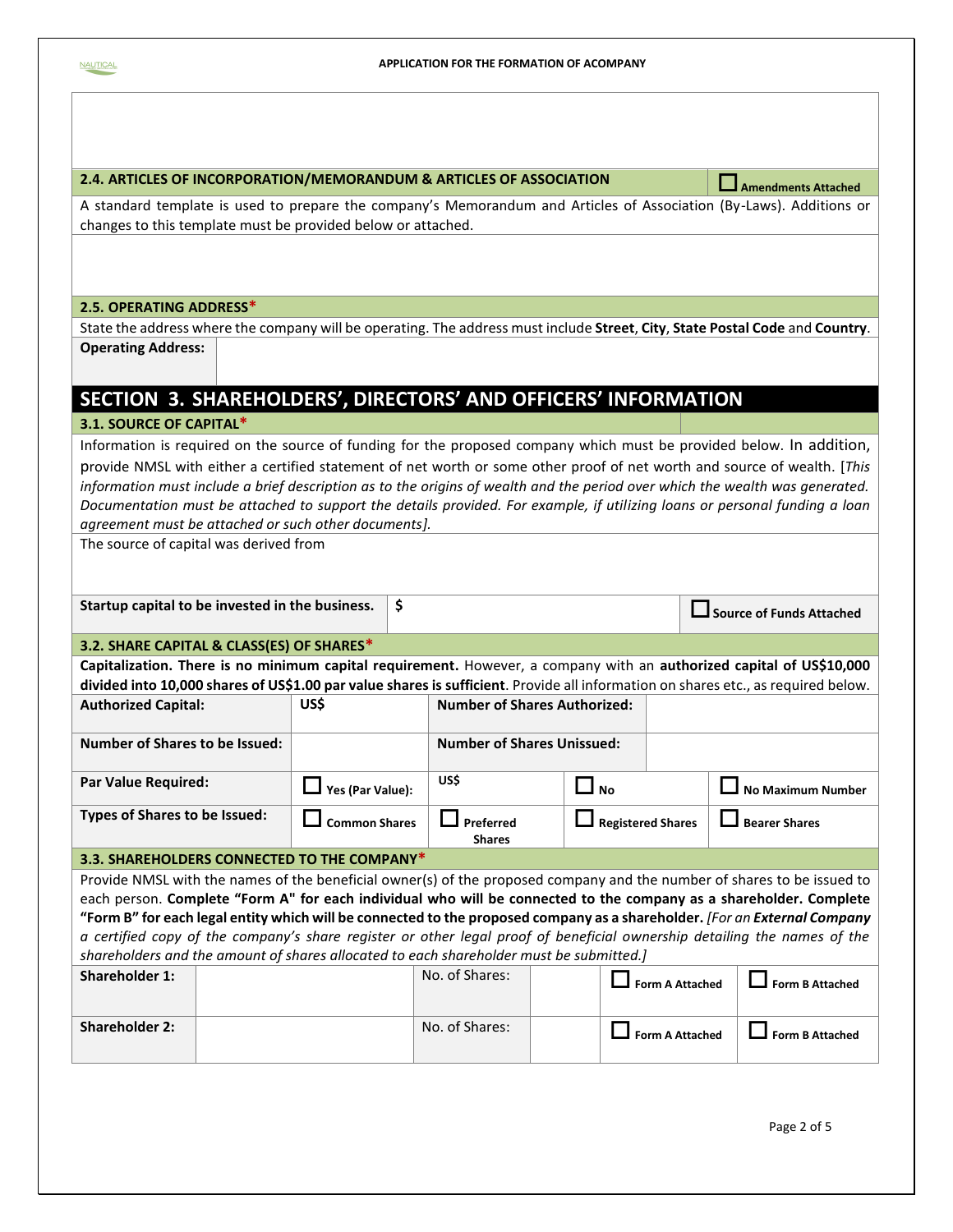| APPLICATION FOR THE FORMATION OF ACOMPANY<br><b>NAUTICAL</b>                                                        |                                                                                                                               |     |                |    |                        |                        |  |  |  |
|---------------------------------------------------------------------------------------------------------------------|-------------------------------------------------------------------------------------------------------------------------------|-----|----------------|----|------------------------|------------------------|--|--|--|
| <b>Shareholder 3:</b>                                                                                               |                                                                                                                               |     | No. of Shares: |    | <b>Form A Attached</b> | Form B Attached        |  |  |  |
|                                                                                                                     |                                                                                                                               |     |                |    |                        |                        |  |  |  |
|                                                                                                                     | Share Register or Other Legal Proof of Beneficial Ownership Attached<br>3.4. DIRECTORS CONNECTED TO THE COMPANY*              |     |                |    |                        |                        |  |  |  |
|                                                                                                                     | Provide NMSL with the names of the directors who will be connected to the proposed company. If NMSL is not providing          |     |                |    |                        |                        |  |  |  |
|                                                                                                                     | professional director services additional information will be required on the proposed directors connected to the proposed    |     |                |    |                        |                        |  |  |  |
|                                                                                                                     | company. However, the company is not required to have more than one (1) director. Complete "Form A" for each individual       |     |                |    |                        |                        |  |  |  |
|                                                                                                                     | who will be connected to the proposed company as a director or complete "Form B" for each legal entity which will be          |     |                |    |                        |                        |  |  |  |
|                                                                                                                     | connected to the proposed company as a director.                                                                              |     |                |    |                        |                        |  |  |  |
| Director 1:                                                                                                         |                                                                                                                               |     |                |    | <b>Form A Attached</b> | <b>Form B Attached</b> |  |  |  |
| Director 2:                                                                                                         |                                                                                                                               |     |                |    | <b>Form A Attached</b> | <b>Form B Attached</b> |  |  |  |
| Director 3:                                                                                                         |                                                                                                                               |     |                |    | <b>Form A Attached</b> | <b>Form B Attached</b> |  |  |  |
|                                                                                                                     | <b>3.5. OFFICERS CONNECTED TO THE COMPANY</b>                                                                                 |     |                |    |                        |                        |  |  |  |
|                                                                                                                     | Provide NMSL with the names of the officers to be connected to the proposed company. However, the proposed company is         |     |                |    |                        |                        |  |  |  |
|                                                                                                                     | not required to have any officers. If the proposed company will have officers (President, Secretary, Managing Director, etc.) |     |                |    |                        |                        |  |  |  |
|                                                                                                                     | please indicate below. NMSL will provide Secretarial services if a company secretary is not identified below.                 |     |                |    |                        |                        |  |  |  |
| Officer 1:                                                                                                          |                                                                                                                               |     | Title:         |    | <b>Form A Attached</b> | <b>Form B Attached</b> |  |  |  |
| Officer 2:                                                                                                          |                                                                                                                               |     | Title:         |    | <b>Form A Attached</b> | <b>Form B Attached</b> |  |  |  |
| Officer 3:                                                                                                          |                                                                                                                               |     | Title:         |    | <b>Form A Attached</b> | <b>Form B Attached</b> |  |  |  |
|                                                                                                                     | <b>SECTION 4. MANAGING AGENT</b>                                                                                              |     |                |    |                        |                        |  |  |  |
|                                                                                                                     | <b>4.1. APPOINTMENT OF A MANAGING AGENT</b>                                                                                   |     |                |    |                        |                        |  |  |  |
|                                                                                                                     | NMSL will only accept instructions signed by the beneficial owner(s) and/or directors of the proposed company to be formed    |     |                |    |                        |                        |  |  |  |
|                                                                                                                     | unless a Managing Agent is appointed to provide instructions. Indicate if a managing agent will be appointed.                 |     |                |    |                        |                        |  |  |  |
|                                                                                                                     | <b>Managing Agent Appointed:</b>                                                                                              | Yes |                | No |                        |                        |  |  |  |
|                                                                                                                     | <b>4.2. MANAGING AGENT INFORMATION</b>                                                                                        |     |                |    |                        |                        |  |  |  |
|                                                                                                                     | Provide NMSL with the name of your managing agent. Complete "Form A" if the Managing Agent is an individual. Complete         |     |                |    |                        |                        |  |  |  |
|                                                                                                                     | "Form B" if the Managing Agent is a company.                                                                                  |     |                |    |                        |                        |  |  |  |
|                                                                                                                     | <b>Managing Agent's Name:</b>                                                                                                 |     |                |    |                        |                        |  |  |  |
|                                                                                                                     | <b>Form A Attached</b><br><b>Form B Attached</b>                                                                              |     |                |    |                        |                        |  |  |  |
|                                                                                                                     |                                                                                                                               |     |                |    |                        |                        |  |  |  |
| SECTION 5. MAILING ADDRESS FOR CORRESPONDENCES AND INVOICES<br>5.1. MAILING AND EMAIL ADDRESSES*                    |                                                                                                                               |     |                |    |                        |                        |  |  |  |
| Indicate the mailing and email addresses and fax numbers for correspondences and invoices. The mailing address must |                                                                                                                               |     |                |    |                        |                        |  |  |  |
| include Street, City, State Postal Code and Country. Indicate the contact person below.                             |                                                                                                                               |     |                |    |                        |                        |  |  |  |
| <b>Mailing Address:</b>                                                                                             |                                                                                                                               |     |                |    |                        |                        |  |  |  |
| <b>Email Address:</b>                                                                                               |                                                                                                                               |     |                |    |                        |                        |  |  |  |
| <b>Fax Number:</b>                                                                                                  |                                                                                                                               |     |                |    |                        |                        |  |  |  |
|                                                                                                                     | <b>Contact Name:</b>                                                                                                          |     |                |    |                        |                        |  |  |  |
|                                                                                                                     |                                                                                                                               |     |                |    |                        |                        |  |  |  |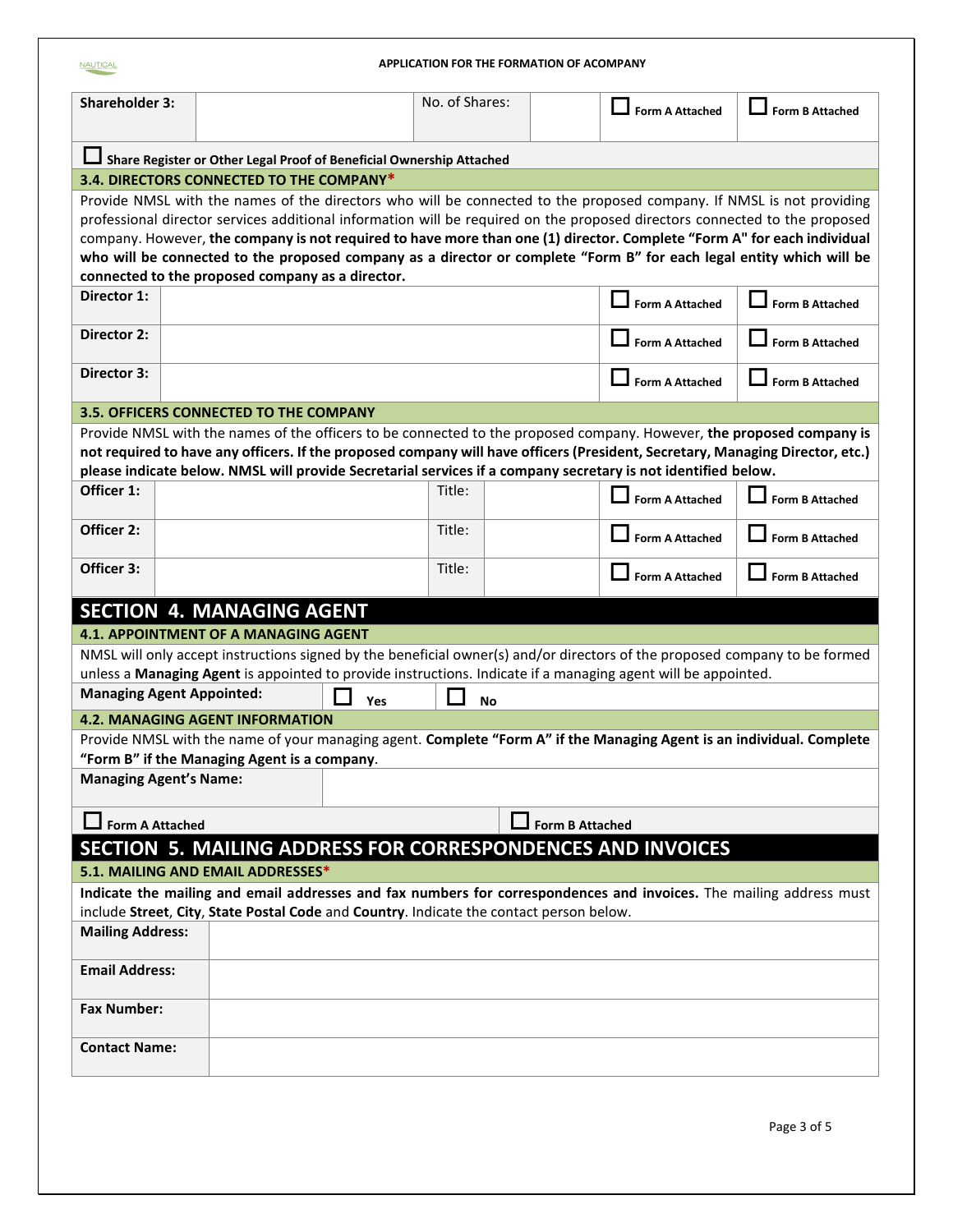| 5.2. FORWARDING OF ORIGINAL DOCUMENTS*                                                                               |                       |                                                                                                                                                                                                                                                             |          |                                                       |                    |     |    |
|----------------------------------------------------------------------------------------------------------------------|-----------------------|-------------------------------------------------------------------------------------------------------------------------------------------------------------------------------------------------------------------------------------------------------------|----------|-------------------------------------------------------|--------------------|-----|----|
| Indicate the method by which all original documents will be forwarded.                                               |                       |                                                                                                                                                                                                                                                             |          |                                                       |                    |     |    |
| $\Box$ Airmail                                                                                                       | $\mathsfsfL}$ Courier |                                                                                                                                                                                                                                                             |          |                                                       |                    |     |    |
| <b>SECTION 6. DECLARATION</b>                                                                                        |                       |                                                                                                                                                                                                                                                             |          |                                                       |                    |     |    |
|                                                                                                                      |                       | <b>6.1. CLIENT'S DETAILS TO ACCOMPANY WIRE TRANSFER PAYMENT*</b>                                                                                                                                                                                            |          |                                                       |                    |     |    |
| Person/Company making transfer:                                                                                      |                       |                                                                                                                                                                                                                                                             |          |                                                       |                    |     |    |
|                                                                                                                      |                       |                                                                                                                                                                                                                                                             |          |                                                       |                    |     |    |
| <b>Bank from which transfer was sent:</b>                                                                            |                       |                                                                                                                                                                                                                                                             |          |                                                       |                    |     |    |
|                                                                                                                      |                       |                                                                                                                                                                                                                                                             |          |                                                       |                    |     |    |
| <b>SECTION 7. DECLARATION</b>                                                                                        |                       |                                                                                                                                                                                                                                                             |          |                                                       |                    |     |    |
|                                                                                                                      |                       | 7.1. TO BE SIGNED BY THE PERSON REQUESTING THE SERVICE*                                                                                                                                                                                                     |          |                                                       |                    |     |    |
|                                                                                                                      |                       | The below declaration must be signed by the beneficial owners or someone appointed by the beneficial owners. A completed                                                                                                                                    |          |                                                       |                    |     |    |
|                                                                                                                      |                       | "Form A" must be submitted to NMSL if this is an individual or a "Form B" if this is a company.                                                                                                                                                             |          |                                                       |                    |     |    |
| 7.2. DECLARATION*                                                                                                    |                       |                                                                                                                                                                                                                                                             |          |                                                       |                    |     |    |
|                                                                                                                      |                       | I declare that my signature below confirms that I am authorized to sign this document and the one requesting NMSL to form                                                                                                                                   |          |                                                       |                    |     |    |
|                                                                                                                      |                       | this company. I have read and agree to be bound by NMSL terms of business. I declare that all the information provided with<br>and within this form and any other document provided in support of said form is true and correct to the best of my knowledge |          |                                                       |                    |     |    |
|                                                                                                                      |                       | and belief. I declare that the person named in Section 4 above is hereby appointed as my Managing Agent to act on my behalf                                                                                                                                 |          |                                                       |                    |     |    |
| in the formation of this company.                                                                                    |                       |                                                                                                                                                                                                                                                             |          |                                                       |                    |     |    |
| <b>Authorized Name:</b>                                                                                              |                       |                                                                                                                                                                                                                                                             |          |                                                       |                    |     |    |
|                                                                                                                      |                       |                                                                                                                                                                                                                                                             |          |                                                       |                    |     |    |
| Signature:                                                                                                           |                       |                                                                                                                                                                                                                                                             |          |                                                       | Date:              |     |    |
|                                                                                                                      |                       |                                                                                                                                                                                                                                                             |          |                                                       |                    |     |    |
| $\Box$ Form A Attached                                                                                               |                       | $\Box$ Form B Attached                                                                                                                                                                                                                                      |          | <b>NMSL Professional Indemnity Agreement Attached</b> |                    |     |    |
|                                                                                                                      |                       | <b>SECTION 8. ADDITIONAL CORPORATE SERVICES</b>                                                                                                                                                                                                             |          |                                                       |                    |     |    |
| 7.1. COMPANY DOCUMENTATION SERVICES                                                                                  |                       |                                                                                                                                                                                                                                                             |          |                                                       |                    |     |    |
|                                                                                                                      |                       | Indicate below any additional services, documentation or legalized copies of documents. Please note that the cost of certified,                                                                                                                             |          |                                                       |                    |     |    |
|                                                                                                                      |                       | notarized or legalized documents is not included in the original quotation. Your consultant will provide the additional charges.                                                                                                                            |          |                                                       |                    |     |    |
| <b>Certificate of Incorporation</b>                                                                                  |                       | <b>Certified/Notarized</b>                                                                                                                                                                                                                                  |          | <b>Apostille</b>                                      | (Number of Copies) |     |    |
| Articles of Incorporation and By-Laws                                                                                |                       | <b>Certified/Notarized</b>                                                                                                                                                                                                                                  |          | <b>Apostille</b>                                      | (Number of Copies) |     |    |
| <b>Notice of Registered Office</b>                                                                                   |                       |                                                                                                                                                                                                                                                             |          |                                                       | (Number of Copies) |     |    |
|                                                                                                                      |                       | <b>Certified/Notarized</b>                                                                                                                                                                                                                                  |          | <b>Apostille</b>                                      |                    |     |    |
| <b>Notice of Directors</b>                                                                                           |                       | П<br>Certified/Notarized                                                                                                                                                                                                                                    | $\Box$   | <b>Apostille</b>                                      | (Number of Copies) |     |    |
|                                                                                                                      |                       |                                                                                                                                                                                                                                                             |          |                                                       |                    |     |    |
| <b>Statutory Declaration</b>                                                                                         |                       | ப<br>Certified/Notarized                                                                                                                                                                                                                                    | ⊔        | <b>Apostille</b>                                      | (Number of Copies) |     |    |
|                                                                                                                      |                       |                                                                                                                                                                                                                                                             |          |                                                       |                    |     |    |
| <b>Certificate of Incumbency</b>                                                                                     |                       | Certified/Notarized                                                                                                                                                                                                                                         | H        | <b>Apostille</b>                                      | (Number of Copies) |     |    |
|                                                                                                                      |                       | Certified/Notarized                                                                                                                                                                                                                                         | $\sqcup$ | <b>Apostille</b>                                      | (Number of Copies) |     |    |
| Other:                                                                                                               |                       |                                                                                                                                                                                                                                                             |          |                                                       |                    |     |    |
| 7.2. OTHER CORPORATE SERVICES                                                                                        |                       |                                                                                                                                                                                                                                                             |          |                                                       |                    |     |    |
| Indicate below any additional services required and the consultant assigned to you will provide further information. |                       |                                                                                                                                                                                                                                                             |          |                                                       |                    |     |    |
| 1.                                                                                                                   |                       | Registered Office Services [A Registered Office in Antigua is required]                                                                                                                                                                                     |          |                                                       |                    | Yes | No |
| Registered Agent Services [A Registered Agent in Antigua is required]<br>2.                                          |                       |                                                                                                                                                                                                                                                             |          |                                                       |                    |     |    |
| Yes<br>No                                                                                                            |                       |                                                                                                                                                                                                                                                             |          |                                                       |                    |     |    |